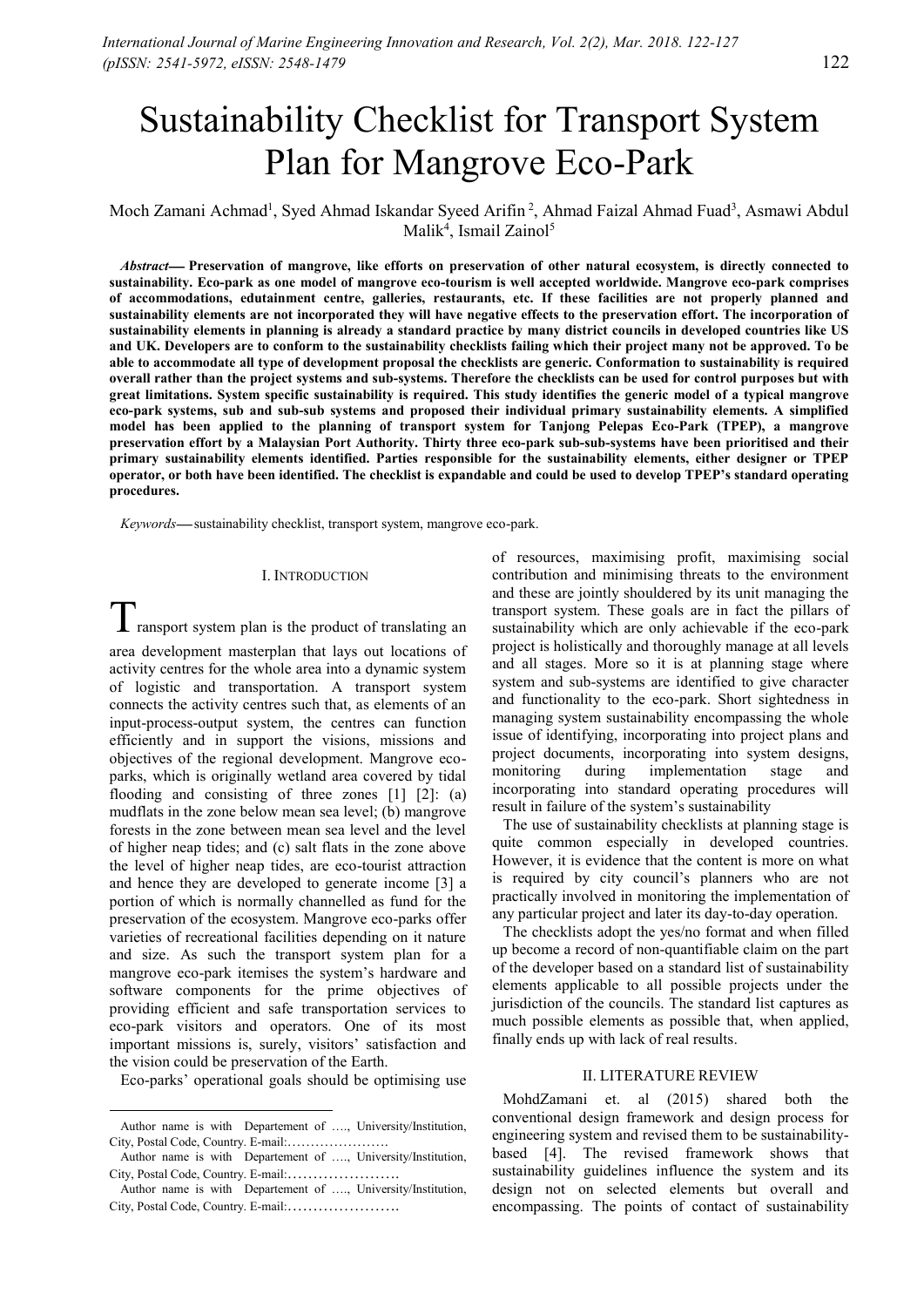elements with the elements in the design framework and design process are quite infinite. His recommendation are (i) design practices should be revised and format for the presentation of design's reference documents such as standards, rules and guidelines, engineering and technical specifications must be improved such that sustainability criteria are well defined using meaningful expression, formulas and values, (ii). extra effort and resources are required to execute the additional task of identifying relevant sustainability criteria affecting their design, scanning sustainability oriented engineering and technical specifications, selecting the most appropriate sustainability-friendly equipment and facilities and putting emphasis on conservation of energy, pollution prevention, waste reduction and material management throughout the project's lifecycle must be rewarded, and (iii). the equations used for techno-economic viability should also be accordingly revised so as to appreciate the benefits of sustainability to an engineering project. The has been adopted by Nur Hanani et. al in developing the standard specifications for design concepts of mega floats for long term habitation [4].

Sustainability checklist of Welwyn Hatfield District Plan captures factors that should be addressed in making development sustainable [5]. They are categorised into three sections a) the citing of the proposal and the existing land use; b) the impact and use of the development once it is built and; c) the operation of the site during the construction period. The intention is for all applicants to demonstrate that their development is consistent with the principles of sustainable development by submitting a statement with their application assessing the proposals against a checklist of sustainability criteria. It is to be noted that the checklist is quite separate from statement to be submitted on urban design that shows how a development plan satisfies the design principles and standards. Welwyn Hatfield District Plan admits that not all the criteria are applicable to all forms of development. Larger scale development is expected to address most of the criteria within their statement while smaller scale development may address only some. Section A checks on avoidance of loss of urban space, maximising development lifespan, avoidance of sensitive areas. Section B asks on minimisation of pollution, management of water resources, energy efficiency, waste management, preservation of habitats and species, interest of local community, accessibility, safety and health and economic contribution when fully built while Section C checks the same during construction period.

Major concern of Lewes District Council on sustainability is on 8 categories [6]; (i) preservation of natural features and habitats from, say, flooding, (ii)  $\frac{\text{preposed by } \text{at } n}{\text{et } \text{at } (2015)}$ reduction and waste of energy, (iii) recycling of waste, (iv) suitability of housing in term of affordability, green, future adaptability (v) economic activity for local community including employment, business start-ups and training (vi) protection of land, air and water against pollution and mitigation measures, (vii) sustainable transport through the promotion of car clubs, green travel plan and cycle facilities, and (viii) crime protection. Applicants are guided by descriptions for each item in

the 8 categories of concern when either it is "fully met", "partially met" or "not met". For example, the description for a fully met sustainable transport (category 7) is "A wide range of sustainable transport measures has been included in the development and a travel plan has been developed." The comment by the applicant to specify the wide range of sustainable transport measures and the many travel plans proposed for users.

Dorset District Council via its Strategic Partnership includes in their Regional Sustainable Development Framework sustainability requirements encompassing [7] (i) development of sustainability learning and skill for local community, (ii) encourage healthy lifestyles, (iii) improve equality in meeting basic needs, (iv) concerns on the environment, (v) support low carbon economic initiatives, (vi) encourage fuel efficiency and low carbon travel, (vii) maximise use of local goods and services, (viii) support public and community decision making, and (ix) take account of climate change.

## III. TRANSPORTATION SYSTEM MODEL FOR TANJONG PELEPAS MANGROVE ECO-PARK

Tanjong Pelepas Mangrove Eco-Park is a USD15 million project undertaken by the Johor Port Authority of Malaysia to salvage 2 km stretch of mangrove land likely to be impacted by the Forest City project nearby which builds 4 man-made islands that has been confirmed to affect the water current around it. The project masterplan has been laid out such that the transportation system required shall principally cover (i) the function of ferrying visitors and crews from land to its main gate where they park their vehicles to the central reception area, (ii) walkways from the central reception area to the respective recreational centres and mangrove viewing walkways, (iii) logistic requirement to handle cargo of materials and equipment for merchandising related activities, and (iv) transportation system for search and rescue operations. The transportation system requires tunnel and bridges landward as well as jetties seaward. The project is jointly owned by Johor Port Authority and Port of Tanjong Pelepas Sendirian Berhad. Upon completion the mangrove eco-park will be operated by a nominated contractor.

Figure 1 shows a simplified model showing elements of the physical transport system for a typical Tanjong Pelepas Mangrove Eco-Park. The system is made up of two primary sub-system; land transport and sea transport. The sub-systems are further subdivided into sub-sub systems. Consistency has been maintained in identifying and recording the sub-sub system such that they are all physical elements of the transportation system. Sub dividing has also been based on the traceability approach proposed by MohdZamani et al. (2015) and NurHanani Figure 2.1 to 2.3 show each of the physical elements making up the mangrove eco-park transportation system and propose the respective primary sustainability elements. These sustainability elements are then assigned to designers if the physical elements are not of off-the-shelves types and have to be designed before construction on site. Sustainability elements for physical items readily available off-the-shelves are assigned to operators who will later purchase the items direct. Designers are responsible to design sustainability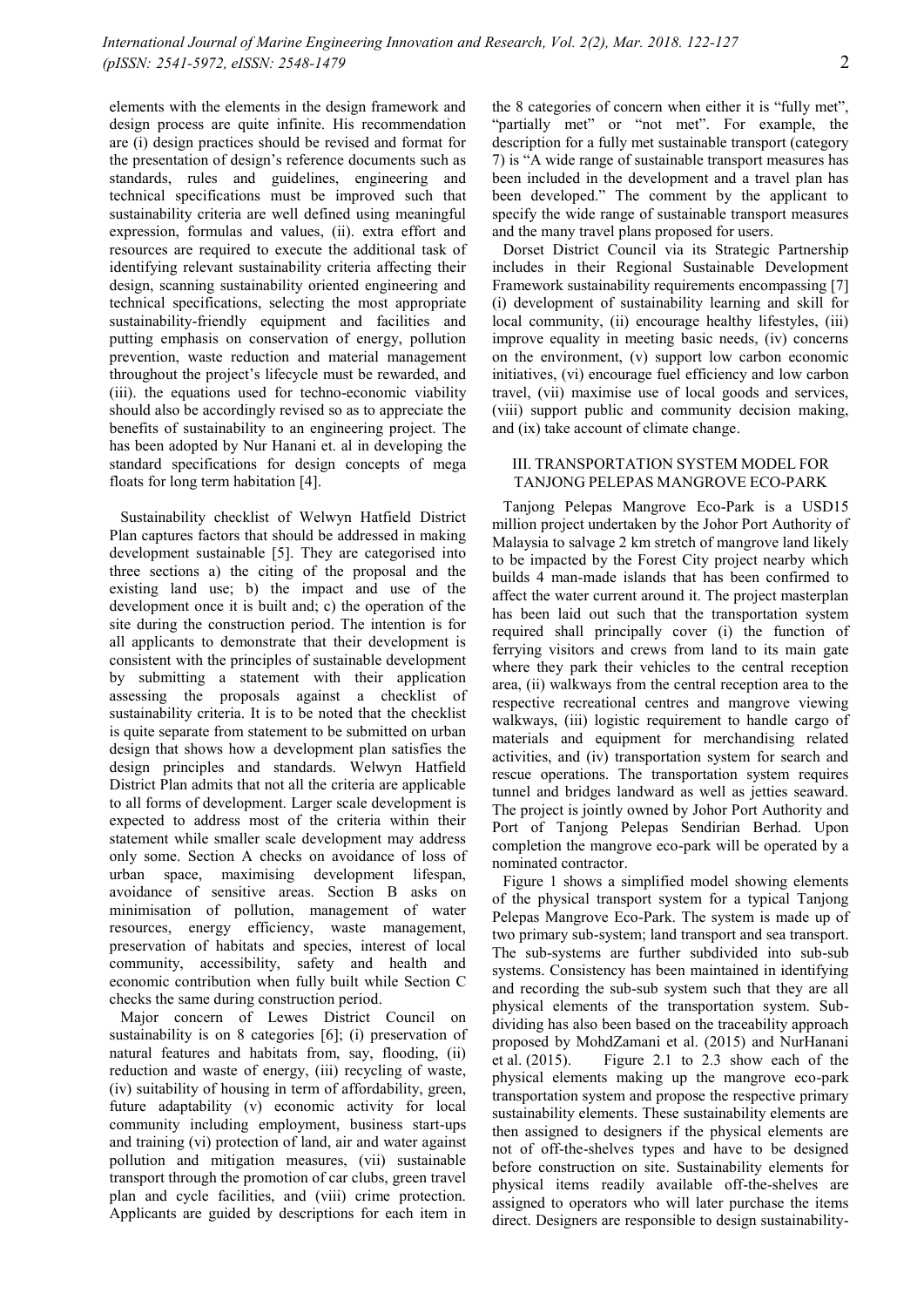efficient systems while operators are responsible in selecting equipment with sustainability-efficient technical specifications and operating them in a sustainable-efficient ways proposed by the manufacturers.



**Figure. 1.** Transportation system model for a typical mangrove eco-park.

| Table 1                                                       |  |
|---------------------------------------------------------------|--|
| SUSTAINABILITY ELEMENTS FOR ROAD VEHICLE AND FOOTPATH SYSTEMS |  |

| Category        | System                    | sub-system                          | sub-sub system                    | sub-sub-sub system       | Sustainability Element (Eg)                                                                                       | Party in Charge    |
|-----------------|---------------------------|-------------------------------------|-----------------------------------|--------------------------|-------------------------------------------------------------------------------------------------------------------|--------------------|
| Land<br>Support | Road<br>Vehicle<br>System | Road                                | Road Track                        |                          | Green & recycled<br>construction materials energy<br>efficient machineries, lw<br>carbon emmisions<br>machineries | Designer           |
|                 |                           |                                     | <b>Traffic System</b>             |                          | Renewable Energy<br>system, Energy saving ssytem                                                                  | Designer           |
|                 |                           | Vehicle                             | TPEP system                       | Service Vehicle          | Low Carbon emission                                                                                               | Operator           |
|                 |                           |                                     |                                   | <b>Emergency Vehicle</b> | Low Carbon emission                                                                                               | Operator           |
|                 |                           |                                     | Commercial Vehicle                |                          | Low Carbon emission                                                                                               | Operator           |
|                 |                           |                                     | Municipal Vehicle                 |                          | Low Carbon emission                                                                                               | Operator           |
|                 |                           | Checkpoint                          | Inbound Checkpoint<br>& System    |                          | Green & recycled<br>construction materials energy<br>saving system                                                | Designer, Operator |
|                 |                           |                                     | Outbound checkpoint<br>and system |                          | Green & recycled<br>construction materials energy<br>saving system                                                | Designer, Operator |
|                 | Footpath                  | Covered<br>Walkaways<br>and systems |                                   |                          | Green & recycled<br>construction materials energy<br>efficient machineries, lw<br>carbon emmisions<br>machineries | Designer           |
|                 |                           | Rest Area<br>and systems            |                                   |                          | Green & recycled<br>construction materials energy<br>efficient machineries, lw<br>carbon emmisions<br>machineries | Designer           |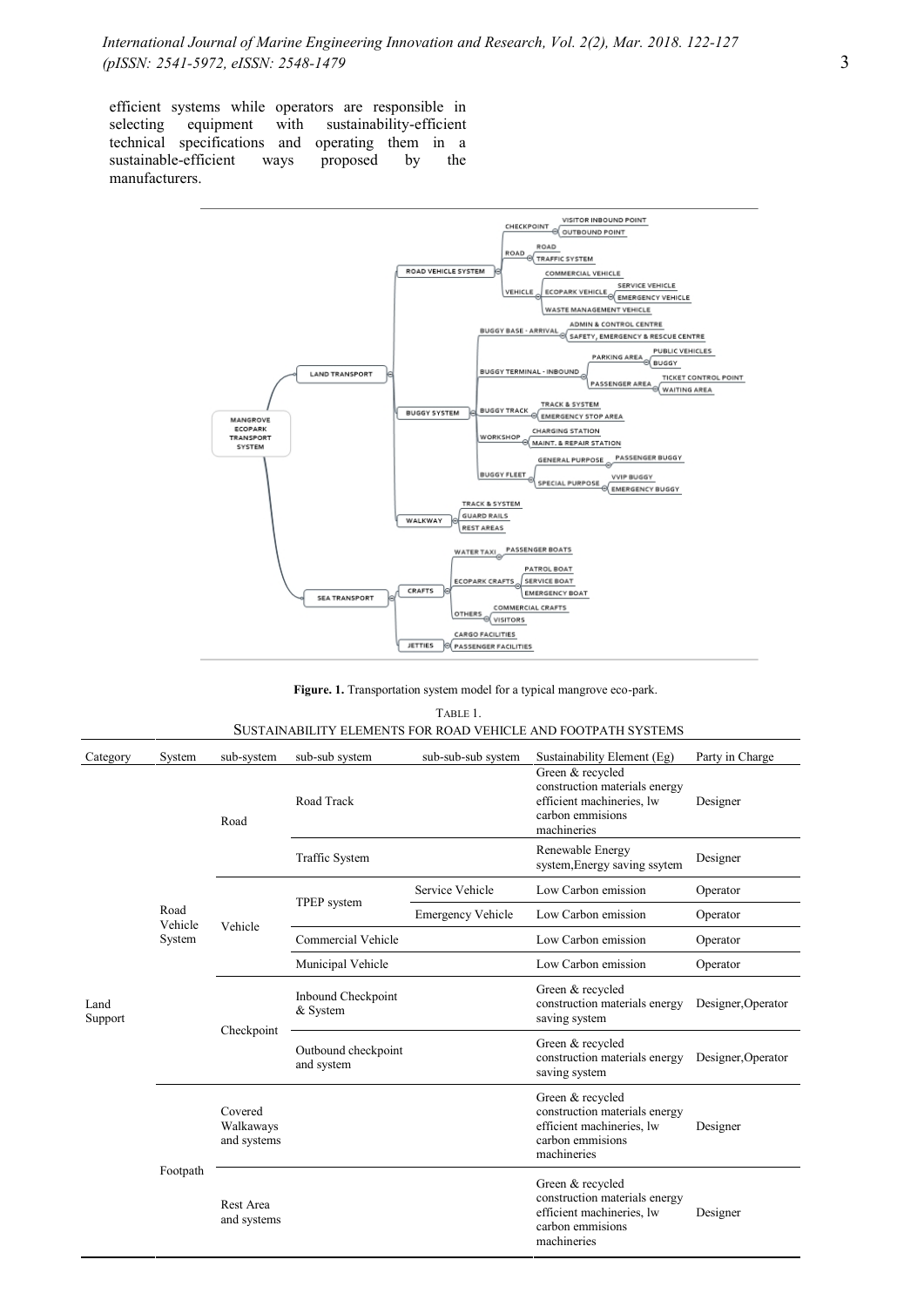|                        |                                                           |                                                     |                         | OOSTAINADILITTELEMENTSTON DOOOT STSTEM                                                 |                                                 |                    |
|------------------------|-----------------------------------------------------------|-----------------------------------------------------|-------------------------|----------------------------------------------------------------------------------------|-------------------------------------------------|--------------------|
| System                 |                                                           | sub-sub system                                      |                         |                                                                                        | Party in Charge                                 |                    |
| <b>Buggy</b><br>System | Buggy base<br>Arrival Point                               | Admin & Control Centre                              |                         | Green materials, paperless<br>operations                                               | Designer, Operator                              |                    |
| <b>Buggy</b><br>System |                                                           | Buggy base<br><b>Arrival Point</b>                  | <b>Emergency Centre</b> |                                                                                        | Energy saving System, efficient<br>energy usage | Designer, Operator |
|                        | Terminal<br>Inbound                                       | Parking Area & System                               | Visitors parking        | Green & Recycled constructionn<br>materials, energy saving system                      | Designer, Operator                              |                    |
|                        | <b>Buggy</b><br>Terminal<br>Inbound<br><b>Buggy Track</b> | Parking Area & System<br>Passenger Area &<br>System | Buggy parking           | Green & Recycled constructionn<br>materials, energy saving system                      | Designer, Operator                              |                    |
|                        |                                                           |                                                     | <b>Ticket Control</b>   | Green materials, efficient energy<br>usage                                             | Designer, Operator                              |                    |
|                        |                                                           | Passenger Area &<br>System<br>Main Track & System   | Waiting area            | Green materials, efficient energy<br>usage                                             | Designer, Operator                              |                    |
|                        |                                                           |                                                     |                         | Gren & Recycled Construction<br>materials, energy efficient<br>machineries, low Carbon | Designer                                        |                    |
|                        | <b>Buggy Track</b><br>Workshop                            | Shopping Area                                       |                         | Gren & Recycled Construction<br>materials, energy efficient<br>machineries, low Carbon | Designer                                        |                    |
|                        |                                                           | Charging                                            |                         | Energy Efficient system                                                                | Designer                                        |                    |
|                        | Workshop<br><b>Buggy Cars</b>                             | Maint. & Repair Centre                              |                         | Energy Efficient system, Green<br>waste Management                                     | Designer, Operator                              |                    |
|                        |                                                           | General Purpose Buggy                               | Passenger Buggy         | <b>Energy Saving System</b>                                                            | Operator                                        |                    |
|                        | <b>Buggy Cars</b>                                         | Special Purpose Buggy                               | <b>VVIP</b> buggy       | <b>Energy Saving System</b>                                                            | Operator                                        |                    |
|                        |                                                           | Special Purpose Buggy                               | Emergency               | <b>Energy Saving System</b>                                                            | Operator                                        |                    |
|                        |                                                           | sub-system<br><b>Buggy</b>                          |                         | sub-sub-sub system                                                                     | Sustainability Element (Eg)                     |                    |

| TABLE 2.                                        |  |
|-------------------------------------------------|--|
| <b>SUSTAINABILITY ELEMENTS FOR BUGGY SYSTEM</b> |  |

| SUSTAINABILITY ELEMENTS FOR SEA CRAFT AND JETTY SYSTEMS |         |                     |                       |  |                                                                                                                 |                          |                   |
|---------------------------------------------------------|---------|---------------------|-----------------------|--|-----------------------------------------------------------------------------------------------------------------|--------------------------|-------------------|
| Category                                                | System  | sub-system          | sub-sub system        |  | sub-sub-sub system Sustainability Element (Eg)                                                                  | Party in Charge          |                   |
| <b>Sea</b><br>Transport                                 |         | Water Taxi          |                       |  | Green design, Energy Efficient<br>System, Low Carbon Emission,<br>Low Wake Wash                                 | Designer, Operator       |                   |
|                                                         |         | <b>TPEP Crafts</b>  | Patrol Boat           |  | Green design, Energy Efficient<br>System, Low Carbon Emission,<br>Low Wake Wash                                 | Designer, Operator       |                   |
|                                                         | Sea     |                     | Service Boat          |  | Green design, Energy Efficient<br>System, Low Carbon Emission,<br>Low Wake Wash                                 | Designer, Operator       |                   |
|                                                         | Crafts  |                     | <b>Emergency Boat</b> |  | Green design, Energy Efficient<br>System, Low Carbon Emission,<br>Low Wake Wash                                 | Designer, Operator       |                   |
|                                                         |         | Other Crafts        | Commercial Crafts     |  | Green design, Energy Efficient<br>System, Low Carbon Emission,<br>Low Wake Wash                                 | Designer, Operator       |                   |
|                                                         |         |                     | <b>Visitors Craft</b> |  | Green design, Energy Efficient<br>System, Low Carbon Emission,<br>Low Wake Wash                                 | Designer, Operator       |                   |
|                                                         | Jetties | Jetty               |                       |  | Green & Recycled construction<br>materials, Energy Efficient<br>machineries, Low carbin<br>emission machineries | Designer                 |                   |
|                                                         |         | Cargo<br>Facilities |                       |  | Energy Efficient system,<br>efficient energy usage                                                              | Designer, Operator       |                   |
|                                                         |         |                     | Passenger             |  |                                                                                                                 | Energy Efficient system, | Designer Operator |

Energy Efficient system,<br>
Designer, Operator<br>
Designer, Operator

Facilities

TABLE 3.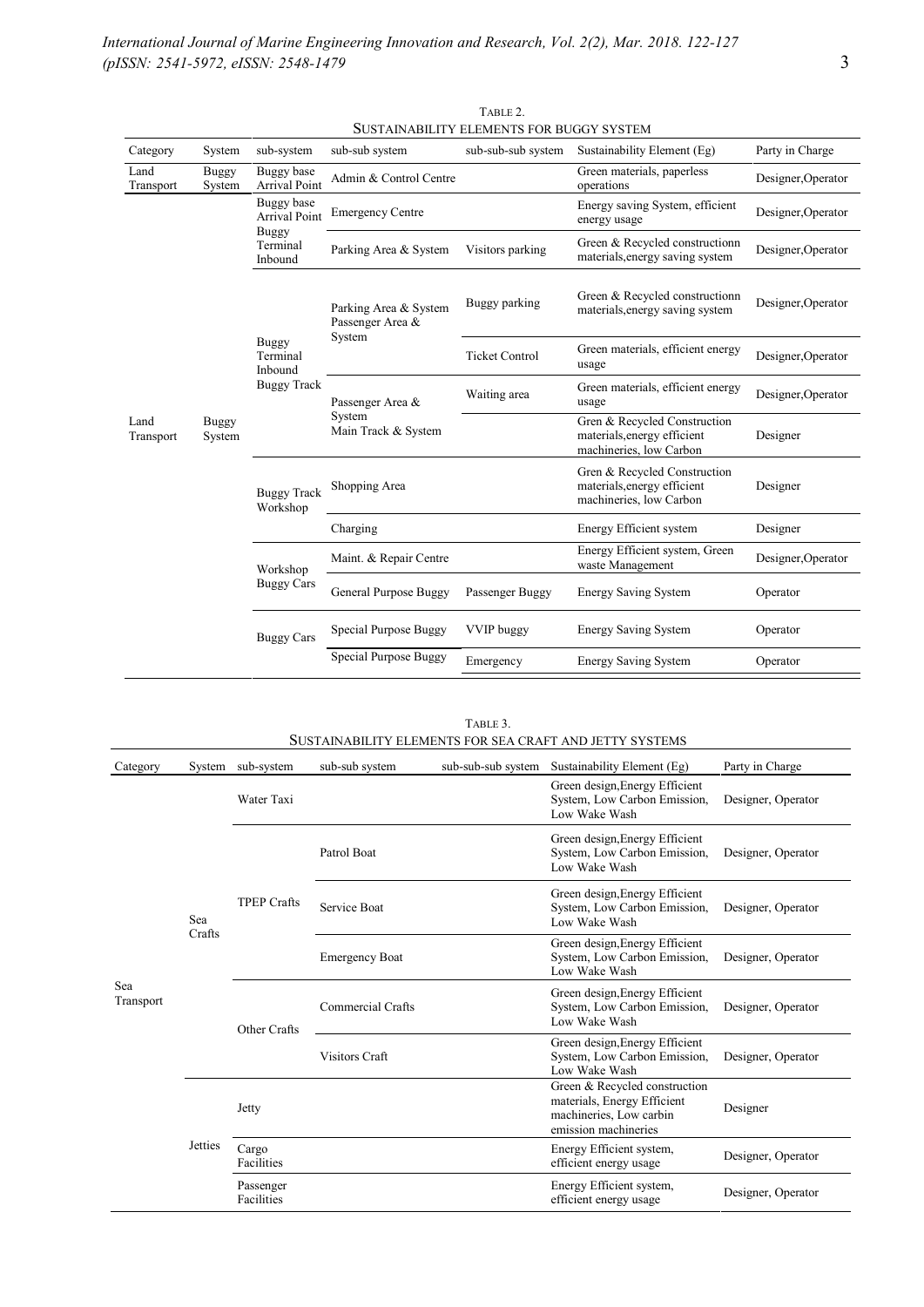Principal strength of the proposed model and checklists are worth highlighting. Firstly, sustainability of transportation system is something that is well planned and traceable to the efforts put in laying out the development plan to be used for project tendering. Sustainability of a system is contributed by two aspects; the design of the system itself and the way the system is operated. Hence a sustainability checklist must be prepared with an aim of identifying sustainability elements that designers are responsible of and sustainability elements that operators are responsible of. Is shall not be limited to statements that record commitment of developers for too big a sustainability headings such as management of waste during construction period or guarantee in providing alternatives for low energy transportation system. Too vague a checklist in term of who will shoulder the final responsibility of carrying it out will render it useless especially for close and effective project control purposes.

Secondly, an elemental transportation system model developed with a consistence approach in identifying the smallest physical element required by a mangrove ecopark is critical in developing transportation system sustainability checklist. The party responsible in carrying out the duty can then be identified with confident. Designers will shoulder the task of embedding sustainability qualities in their systems' design encompassing the use of recycled and/or environmentally friendly materials, energy-efficient construction methods and sustainable waste management during construction period. Operators taking over the site will shoulder the tasks of procuring equipment with sustainability-oriented technical specifications such as low energy usage system equipped with performance monitoring system, low noise so as to be friendly with the local habitat and promote green and sustainable operation. Subdividing physical items into logical groupings is advantageous since huge system may have to be operated by many different groups of operators. Sub and sub-sub systems of the whole transportation system will have been developed coherently. The anchor<br>energy include<br>include operator will coordinate running of the system to achieve the sustainability targets.

Thirdly, all sustainability elements recorded in the checklist can be clearly spelled in contract documents binding mangrove eco-park owner with the developer and in contract documents binding the eco-park owners with the different operators. For the earlier, contract clauses can be easily drafted so that sustainability targets are set as specifications describing the works to be delivered by the contractors. it has to be consistence throughout the contract; specifying it in the preamble, the general contractual clauses, the description of works, the technical specifications as well as the terms of payment. Appropriate values should be attached to the delivery of each sustainability quality of the works to be Ruwa, R. delivered so that contractors are aware of the financial repercussion of not delivering it. Project engineers can

monitor the process of delivering the works with sufficient focus given on to ensure sustainability qualities are indeed complied with. Project managers could confidently pursue cases of non-delivery of sustainability quality since that the contract clauses relevant to the cases have been clearly stated. Close and effective monitoring of the delivery of the project; construction and operating of transportation system, are therefore possible with sustainability checklist proposed taken as the basis of constructing the project documents.

Fourthly, based on the checklist standard operating procedures can be developed for the running of the transportation system. Technical specifications that have been designed in line with sustainability requirement appearing in the checklist will be useful in constructing the detailed maintenance and operation manual for each of the physical system. Operating procedures inclined towards preserving the environment as a whole thus giving benefits to the three pillars of sustainability vis-à vis environment, economic and society will set recommended operating values and/or limits not to be surpassed during operation. Engineers entrusted with developing the maintenance and operation manual will be able to easily capture sustainability qualities earlier specified in the project checklist while adding to it or updating it with recent specifications obtained elsewhere. Likewise, templates attached to the maintenance and operation manual such as maintenance and repair records mandatory for operators to fill up and later surrender to the mangrove eco-park owner at every end of scheduled maintenance period can easily be produced. Engineers attending and overseeing the operation and maintenance of the system will have a solid document to refer to throughout the contract period thus making the whole effort of managing it much easier.

As a closing remark the sustainability checklist developed for the Tanjong Pelepas Mangrove Eco-Park development project can be claimed as a tool with extended use. The tool that has been developed based on an elemental model identifying the many physical system of the transportation system. The tool is later used to prepare the tender documents for the physical construction phase and manuals for project engineers and managers during the phase. The tool can be expended to detailed sustainability-oriented system's technical specifications and as such making it as immediate reference to operators when attached in the operation and maintenance manual for the operational phase.

#### ACKNOWLDEGMENT

The study has been fully funded by Institut Sultan Iskandar (ISI) of Universiti Teknologi Malaysia. The authors acknowledge the great contribution by ISI.

#### **REFERENCES**

**Books:**

[1] Webber, M. Calumpong, H. Ferreira, B. Granek, E. Green, S Soares, M., Chapter 48. Mangroves, http://www.un.org/depts/los/global\_reporting/WOA\_RPROC/Cha pter\_48.pdf , 2017, 24 August 2017.